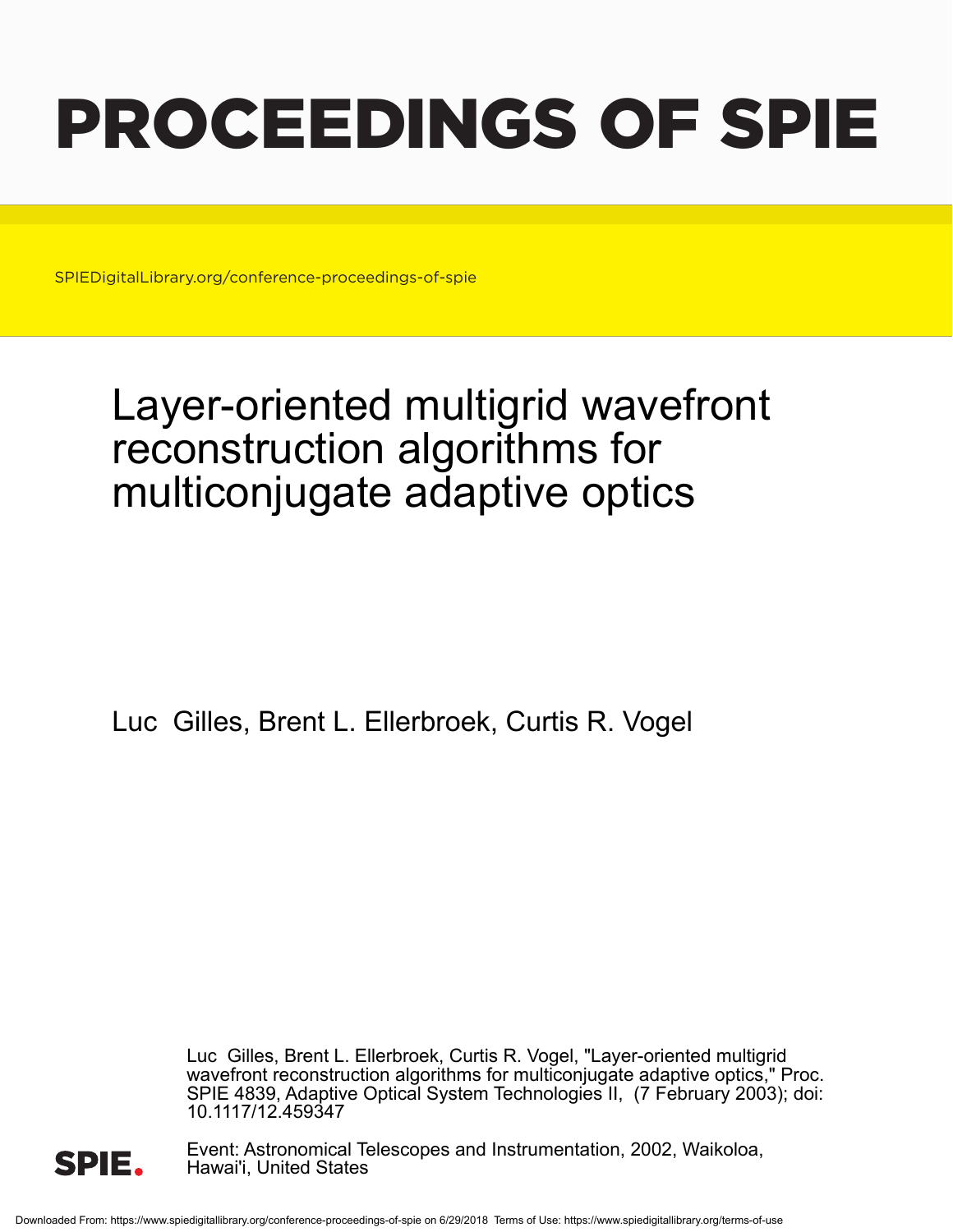### **Layer-Oriented Multigrid Wavefront Reconstruction Algorithms for Multi-Conjugate Adaptive Optics**

L.Gilles*a*, B.L.Ellerbroek*<sup>b</sup>* and C.R.Vogel*<sup>c</sup>*

*<sup>a</sup>*Michigan Technological University, Dept. of Electrical and Computer Engineering, Houghton, MI 49931-1295 *<sup>b</sup>*Gemini Observatory, 670 N. A'Ohoku Place, Hilo, HI 96720 *<sup>c</sup>*Montana State University, Dept. of Mathematical Sciences, Bozeman, MT 59717-2400

#### **ABSTRACT**

Multi-conjugate adaptive optics (MCAO) systems with  $10^4 - 10^5$  degrees of freedom have been proposed for future giant telescopes.Using standard matrix methods to compute, optimize, and implement wavefront control algorithms for these systems is impractical, since the number of calculations required to compute and apply the reconstruction matrix scales respectively with the cube and the square of the number of AO degrees of freedom.In this paper, we develop an iterative sparse matrix implementation of minimum variance wavefront reconstruction for telescope diameters up to  $32m$  with more than  $10<sup>4</sup>$  actuators. The basic approach is the preconditioned conjugate gradient method, using a multigrid preconditioner incorporating a layer-oriented (block) symmetric Gauss-Seidel iterative smoothing operator. We present open-loop numerical simulation results to illustrate algorithm convergence.

**Keywords:** Multi-Conjugate Adaptive Optics, Wavefront Reconstruction, Multigrid

#### **1. INTRODUCTION**

Conventional Adaptive Optics (AO) has now successfully been implemented on ground-based imaging sys $tems$ ,<sup>1–3</sup> and there is a growing interest in developing, what will be the next step in imaging through volume turbulence, wide field imaging using Multi-Conjugate Adaptive Optics  $(MCAO)$ <sup>4–8</sup> Using multiple guide stars and multiple deformable mirrors (DM's), MCAO aims at breaking the small field of view (FoV) barrier inherent in conventional AO and the conical anisoplanatism inherent when using laser guide stars (LGS's). Such systems represent a huge leap in complexity from single mirror systems, and the task of creating an optimal scheme to control them is far from being trivial.

Wavefront reconstructors estimate a set of DM commands from wavefront sensor (WFS) slope measurements. Real-time wavefront reconstructors employ either a vector-matrix-multiply (VMM) or an iterative algorithm to compute the commands.Direct evaluation of the control matrix becomes increasingly difficult as the number of actuators n increases, since the processing time to compute the matrix and apply it to sensor data with a VMM scales approximately respectively as  $n^3$  and  $n^2$  (i.e.  $D^6$  and  $D^4$  where D is the aperture diameter) when standard matrix multiplication and inversion methods are employed. The control matrix may be computed in a few hours to a few days on a fast workstation for an AO system with  $n = 10<sup>3</sup>$ , but MCAO systems on extremely large telescopes (ELT's) may have  $n = 10^4 - 10^5$ . Relying upon improvements in processor speed and parallel computing to cope with a factor of  $10^3 - 10^6$  increase in computation requirements is impractical, and the development of new iterative algorithms and advanced numerical and mathematical techniques is highly desirable to help develop and evaluate conceptual designs for MCAO on ELT's.

For conventional AO systems with a single DM and WFS, significant improvements in computational efficiency are possible by exploiting the sparse structure of the deformable mirror influence matrices and atmospheric turbulence inverse covariance matrices appearing in these calculations. Sparse matrix techniques

Adaptive Optical System Technologies II, Peter L. Wizinowich, Domenico Bonaccini, Editors, Proceedings of SPIE Vol. 4839 (2003) © 2003 SPIE · 0277-786X/03/\$15.00

Send correspondence to L.Gilles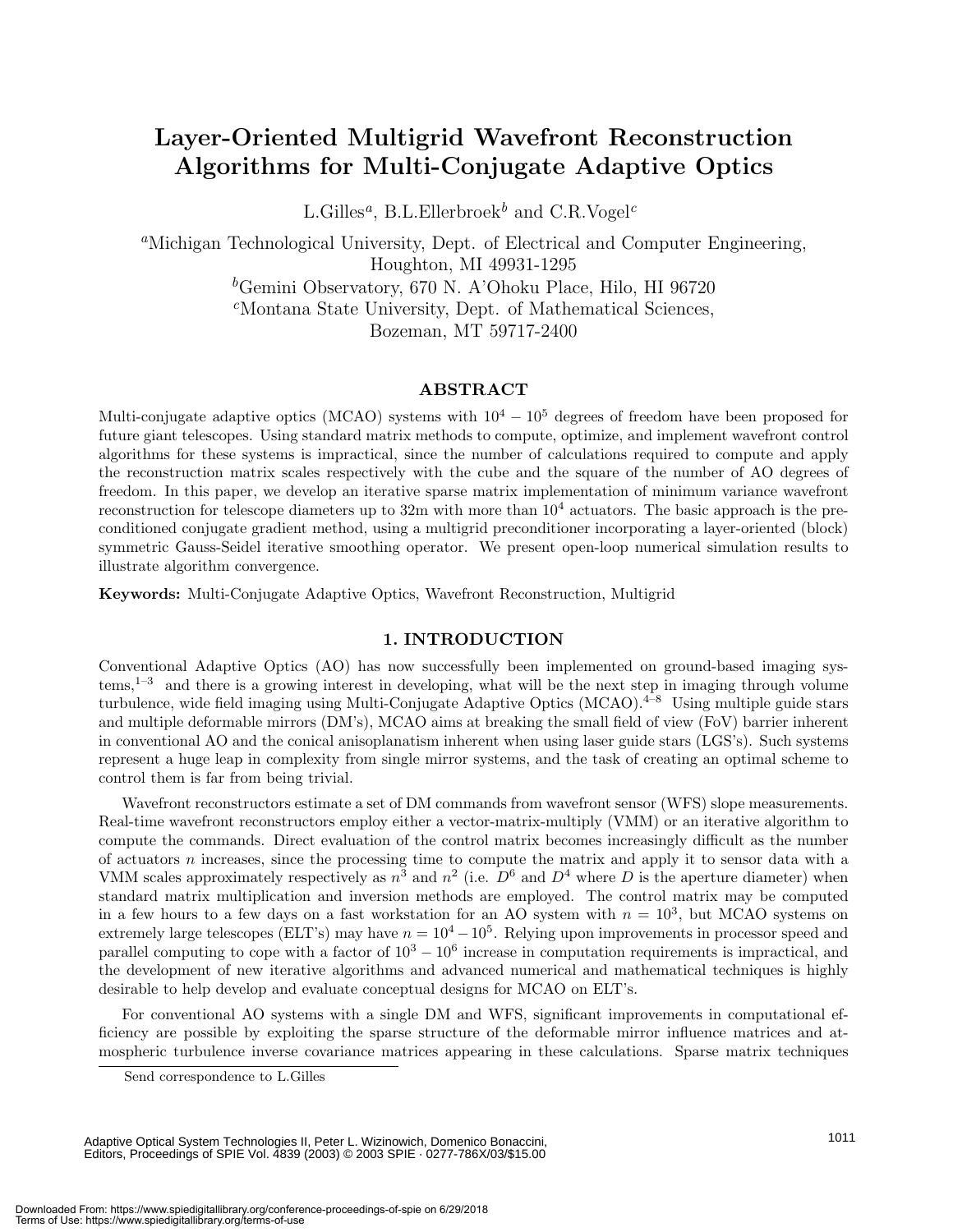exploiting the sparse structure of the deformable mirror influence matrices have reduced the overall cost of evaluating and applying the classical least-squares wavefront control matrix defined as the pseudoinverse of the DM-to-WFS influence matrix, to  $\mathcal{O}(n^{3/2})$ . For MCAO systems employing multiple DM's and WFS's, the cost of computing and applying the least-squares reconstructor is a much larger constant multiple of  $n^{3/2}$ , and the reconstructor suffers from WFS noise amplification for weakly sensed modes. Some sort of filtering of the pseudoinverse like a truncated singular value decomposition (SVD) appears necessary, but this cancels out the computational advantages of the sparse techniques.Optimum results can be achieved using a minimum variance estimator that includes a regularization term based upon the second-order statistics of atmospheric turbulence and WFS measurement noise. $6, 7$ 

Sparse matrix techniques have successfully been applied to the MCAO minimum variance reconstructor, and have reduced the overall computations to  $\mathcal{O}(n^{3/2})$  using a small adjustment of the turbulence statistics so that the regularization term appearing in the optimal estimator is sparse.<sup>9</sup> For extreme adaptive optics (ExAO) systems (ultra-high-contrast AO system using a single very high-order DM and WFS), a minimum variance reconstructor based on an iterative multigrid (multiresolution) method scaling as  $n \log n$  has also been shown to be very effective,<sup>10</sup> and a Fourier transform recontructor scaling as  $n \log n$  has also been proposed.<sup>11</sup> This last method directly inverts the phase-to-WFS influence matrix in the Fourier domain using an extension method, but suffers from noise amplification.

In this paper, we address the mathematical and computational issues for MCAO systems (in particular the dramatic amount of fill-in occuring in the Cholesky factorizations<sup>9</sup> due to the long-range cross-coupling between layers), and report on new ideas for fast and efficient iterative algorithmic approaches based on combined sparse matrix and multigrid techniques that scale in overall computational complexity and real time implementation as  $\mathcal{O}(n^{3/2})$  with a smaller constant multiply. In addition, storage requirements are much smaller. The basic approach is the conjugate gradient method with a multigrid preconditioner to speed up convergence, and a layer-oriented (block) symmetric Gauss-Seidel smoother inspired by the recent layer-oriented control algorithms for MCAO. $12-15$ 

#### **2. PROBLEM STATEMENT**

A schematic MCAO system is illustrated in Fig.1. In this system, the WFS's are optically conjugate to the telescope's primary mirror and the DM's to different altitudes  $z_m^a$  in the atmosphere. The WFS's collect light<br>from soveral natural and/or laser suide stars located within the EeV at an altitude  $z \leq \infty$ . Turbulent lay from several natural and/or laser guide stars located within the FoV at an altitude  $z_g \leq \infty$ . Turbulent layers are located at distinct ranges  $z_l^{\varphi}$ . Fig.1 illustrates the LGS case with  $z_g$  finite.



**Figure 1.** Schematic MCAO system.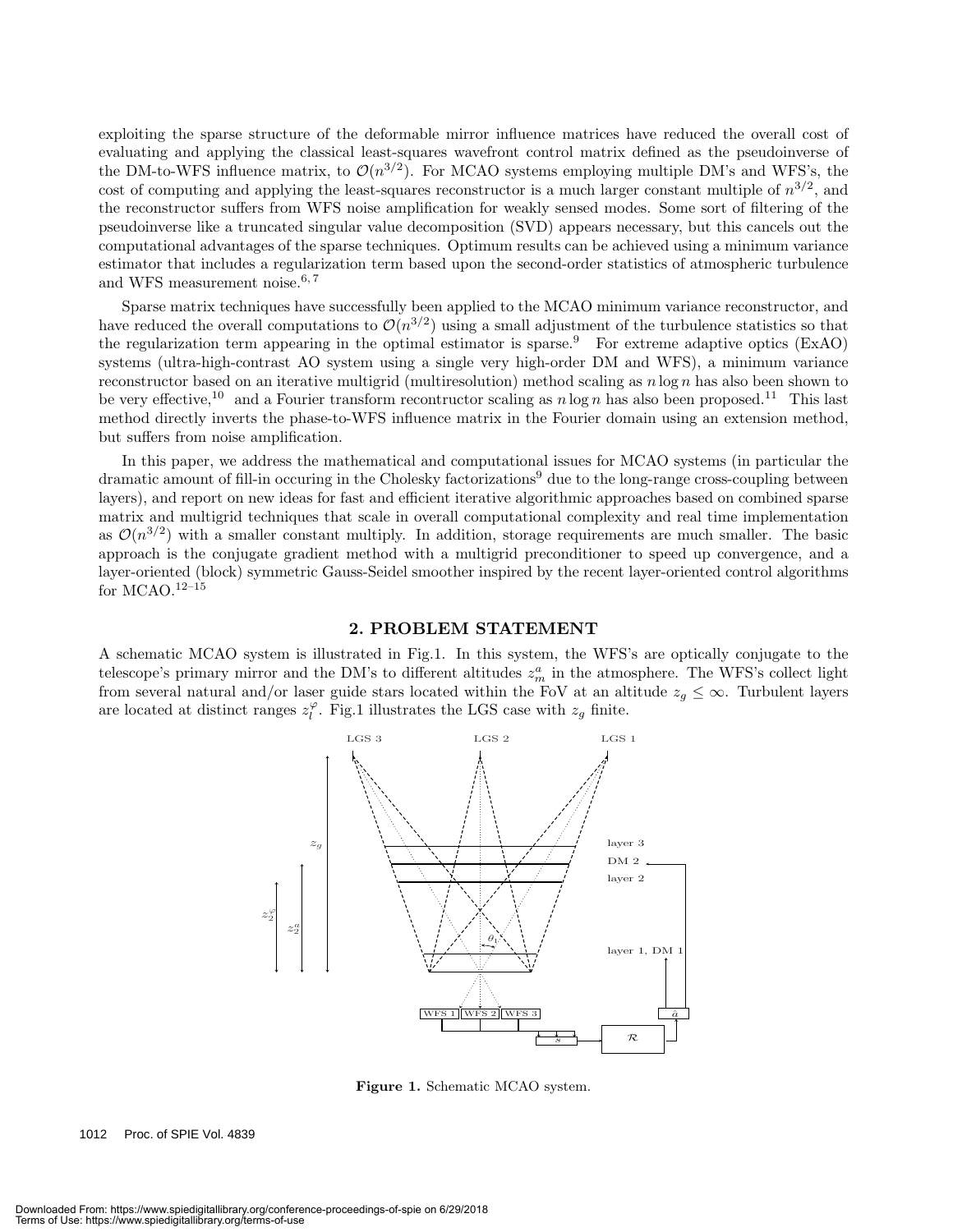Minimum variance wavefront reconstructors are now favored for MCAO.<sup>16</sup> For the most general case of either a natural guide star (NGS) or a laser guide star (LGS) MCAO system with M DM's, H high-order WFS's, T full-aperture tip/tilt WFS's (applies only to the LGS case) and L atmospheric layers, with  $N \ge L \ge M$ , where  $N = H + T$  is the total number of WFS's, these reconstructors are block matrix systems of the form

$$
\hat{a} = \mathcal{R}\begin{pmatrix} s \\ \tilde{s} \end{pmatrix}, \quad \mathcal{R} = (\mathcal{R}_{mn})_{\substack{1 \le m \le M \\ 1 \le n \le N}} \quad , \tag{2.1}
$$

where  $\hat{a}$ , s and  $\tilde{s}$  are concatanations of respectively M, H and T subvectors corresponding to the estimated actuator commands  $a_m$   $(1 \leq m \leq M)$ , high-order  $s_h$   $(1 \leq h \leq H)$  and full-aperture tip/tilt  $\tilde{s}_t$   $(1 \leq t \leq T)$  WFS measurements. The beam print at layer l in direction  $\theta_n$  together with the metapupil are shown in Fig.2.



**Figure 2.** Metapupil and beam print. x is the pupil-plane coordinate,  $\gamma_l = 1 - h_l/z_g$  where  $h_l$  and  $z_g$  are respectively layer *l* and LGS altitudes, with  $z_g = \infty$  for the NGS case.

For open-loop wavefront sensing, the measurement vector is modeled as

$$
\begin{pmatrix} s \\ \tilde{s} \end{pmatrix} = \mathcal{G} \varphi + \begin{pmatrix} \eta \\ \tilde{\eta} \end{pmatrix}, \qquad \mathcal{G} \stackrel{\text{def}}{=} \begin{pmatrix} (I - P)G \\ \tilde{G} \end{pmatrix}, \tag{2.2}
$$

where  $\varphi$ ,  $\eta$  and  $\tilde{\eta}$  are concatenations of respectively L, H and T subvectors corresponding to the true turbulence profile  $\varphi_l$  (1  $\leq l \leq L$ ), the high-order  $\eta_h$  (1  $\leq h \leq H$ ) and tip-tilt  $\eta_t$  (1  $\leq t \leq T$ ) WFS measurement noise, assumed to have zero mean and finite second-order statistics. P is a block diagonal orthogonal tip-tilt projector (tilt removal operator) with respect to the high-order WFS's inverse covariance matrix  $C^{-1} = \langle \eta \eta^T \rangle^{-1}$  (applies only to the LGS case):

$$
P = \text{Diag}(P_h)_{1 \le h \le H},
$$
  
\n
$$
P_h = K_h \left( K_h^{\text{T}} C_h^{-1} K_h \right)^{-1} K_h^{\text{T}} C_h^{-1},
$$
  
\n
$$
P_h^{\text{T}} = C_h^{-1} P_h C_h \qquad \text{(orthogonality)},
$$
\n(2.3)

where  $C_h = \langle \eta_h \eta_h^T \rangle$  is the diagonal noise covariance matrix of high-order WFS h, and  $K_h$  is a rank 2 constant matrix (corresponding to the tip and tilt modes) whose number of rows is equal to the number of sensor h grid points.  $(K_h^T C_h^{-1} K_h)$  is thus a 2 × 2 matrix and P is a low rank matrix (rank(P) = 2H) compared to the total<br>number of bigh-order sensor grid points (number of rows of P). The phase-to-WFS influence matrices C and number of high-order sensor grid points (number of rows of  $P$ ). The phase-to-WFS influence matrices  $G$  and <sup>G</sup> have the block matrix representation:

$$
G = (\Gamma_h H_{hl}^{\varphi})_{\substack{1 \le h \le H \\ 1 \le l \le L}} , \qquad \widetilde{G} = \left( \widetilde{\Gamma}_t \widetilde{H}_{tl}^{\varphi} \right)_{\substack{1 \le t \le T \\ 1 \le l \le L}} . \tag{2.4}
$$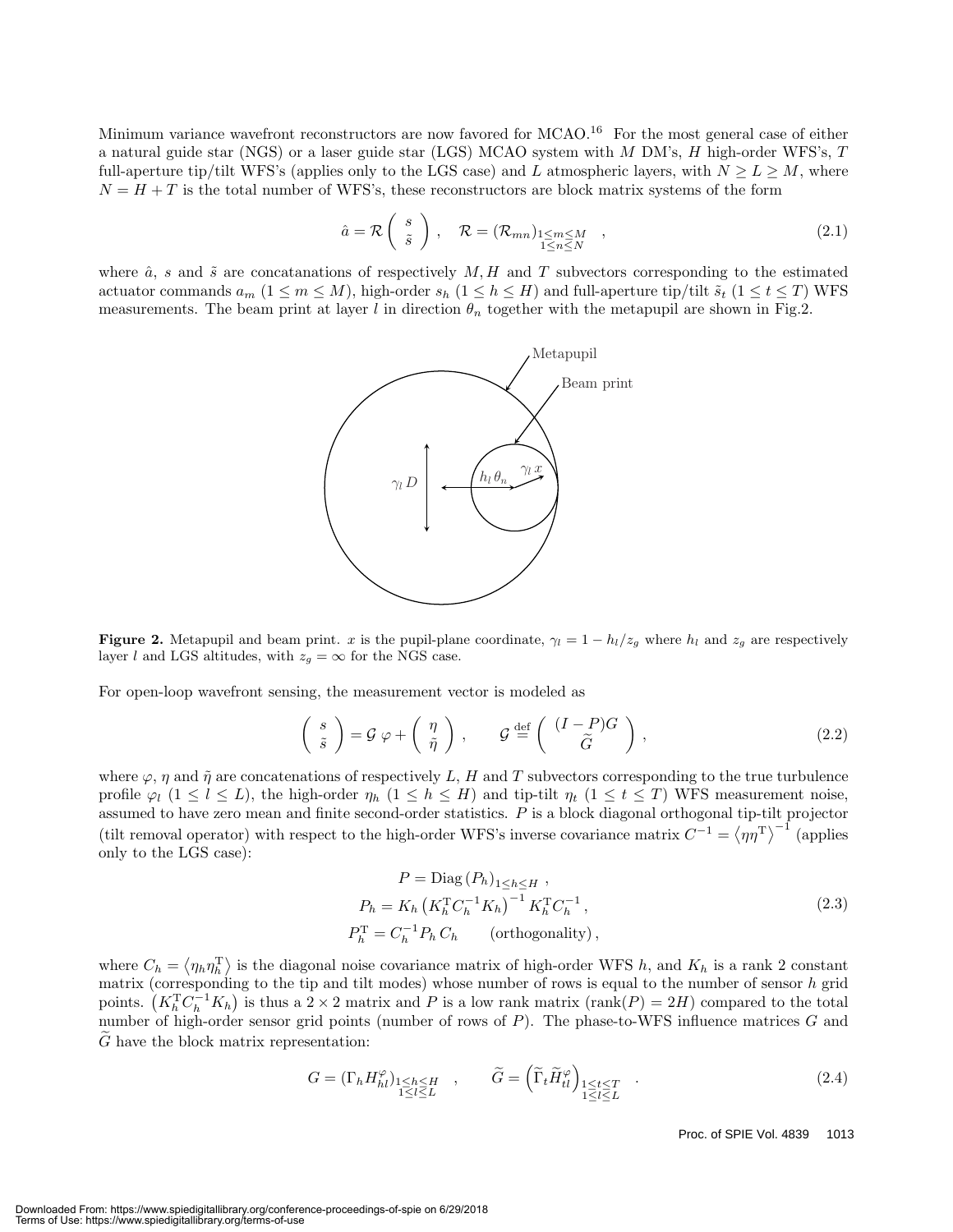In our computations  $\Gamma_h$  is a second-order finite difference (FD) approximation of the gradient operator whose stencil depends on the high-order WFS's geometry, and  $\tilde{\Gamma}_t$  is the full-aperture tip-tilt projector for NGS WFS t  $(\text{rank}(\tilde{\Gamma}_t) = 2)$ . For NGS MCAO systems, P and  $\tilde{G}$  are null matrices, and  $\tilde{s}$ ,  $\tilde{\eta}$  null vectors. To compute phase values at arbitrary coordinates intersecting rays from direction  $\theta_n$ , i.e. at  $(\gamma_l x + \theta_n^x h_l, \gamma_l y + \theta_n^y h_l)$  for layer l, we use the interpolation formula

$$
u^{I}(x, y) = \sum_{i} e_{i}(x, y)u_{i}, \qquad (2.5)
$$

where  $e_i(x, y)$  is the influence function associated with grid point *i*. We are using here bilinear splines.<sup>17</sup> Using a column or row grid point ordering scheme, equation (2.5) can be rewritten in matrix form

$$
u^{\mathcal{I}} = Hu. \tag{2.6}
$$

where  $u<sup>I</sup>$  indicates interpolated quantity and the columns of the interpolation matrix H are the influence functions  $e_i(x, y)$ . In our context, we denote by

$$
\varphi_{nl}^{\text{I}} = H_{nl}^{\varphi} \varphi_l \,, \tag{2.7}
$$

the interpolated phase vector at layer l in direction  $\theta_n$ . For laser guide stars at altitude  $z_q$ ,  $\gamma_l = (1 - h_l/z_q)$ (beam reduction if  $z_g < \infty$ ). Note also that  $H_{n_1}^{\varphi} = I$  since layer 1 is at ground level and therefore no shift or beam reduction is needed.Figure 3 is a schematic illustrating a typical geometry using influence functions.



**Figure 3.** Typical geometry using influence functions.

The minimum variance reconstructor minimizes  $\langle ||\epsilon||^2 \rangle$  where  $\langle \cdot \rangle$  indicates averaging over turbulence and noise statistics, and  $\|\epsilon\|^2$  is the normalized *aperture-plane, piston removed* mean square wavefront error (mse) (overall measure of performance) remaining after the estimated commands  $\hat{a}$  have been applied to the DM's, averaged over  $\overline{N}$  observation directions within the FoV  $(\overline{N} \geq N)$  with weights  $\{\omega_{\overline{n}}\}_{1 \leq \overline{n} \leq \overline{N}}$ :

$$
\|\epsilon\|^2 \stackrel{\text{def}}{=} \epsilon^{\text{T}} \mathcal{W}\epsilon \big/ \left( H^{\varphi} \varphi \right)^{\text{T}} \mathcal{W}(H^{\varphi} \varphi) \,, \tag{2.8}
$$

where  $\epsilon$  is a concatanation of  $\overline{N}$  subvectors  $\epsilon_{\overline{n}}$  corresponding to the different observation directions. The weighting matrix  $W = \text{Diag}(\omega_{\overline{n}}W)_{1 \leq \overline{n} \leq \overline{N}}$  accounts for aperture edge effects to obtain a more accurate residual wavefront variance, and must define a *positive definite metric* found by setting the norm squared of any apertureplane vector u,  $||u||_W^2 = u^T W u$ , equal to norm squared of the corresponding continuous function as given by (2.5):

$$
||u||_W^2 = \int dx dy \mathcal{A}(x, y) \left[ u^{\mathrm{I}}(x, y) - \int dx' dy' \mathcal{A}(x', y') u^{\mathrm{I}}(x', y') \right]^2, \qquad (2.9)
$$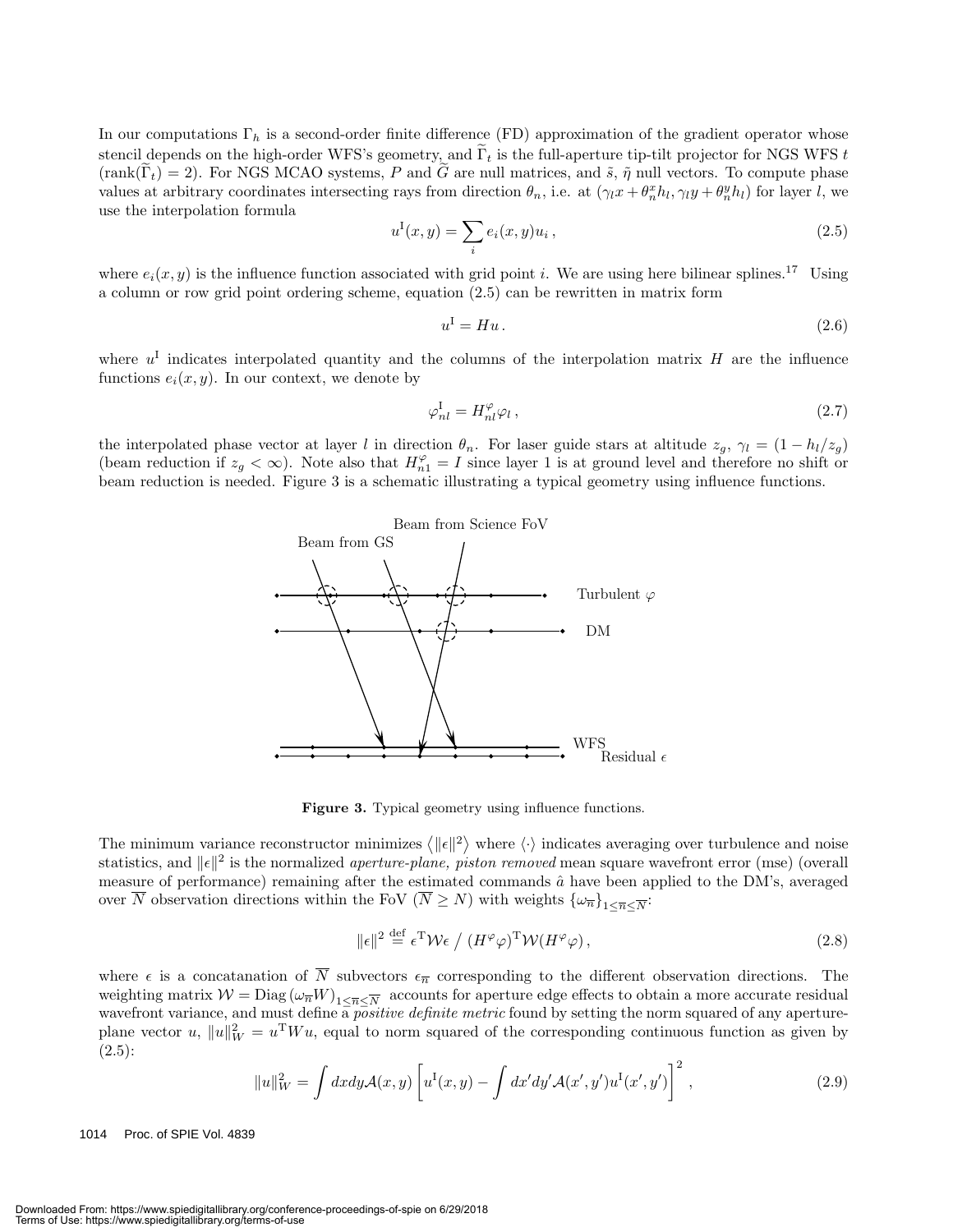$\mathcal{A}(x, y)$  being the normalized aperture function (  $\int \mathcal{A}(x, y) dx dy = 1$ ). The entries of W are then easily identified as

$$
W = W_0 - v_1 v_1^{\mathrm{T}}, \text{ (sparse + low rank)}
$$
  
\n
$$
(W_0)_{ij} = \int dx dy \mathcal{A}(x, y) e_i(x, y) e_j(x, y),
$$
  
\n
$$
(v_1)_i = \int dx dy \mathcal{A}(x, y) e_i(x, y).
$$
\n(2.10)

The overall weighting matrix  $W$  may thus be decomposed as a sparse plus low-rank matrix:

$$
\mathcal{W} = \mathcal{W}_0 - \mathcal{W}_1 \mathcal{W}_1^T,
$$
  
\n
$$
\mathcal{W}_0 = \text{Diag} \left( \omega_{\overline{n}} W_0 \right)_{1 \leq \overline{n} \leq \overline{N}},
$$
  
\n
$$
\mathcal{W}_1 = \text{Diag} \left( \omega_{\overline{n}}^{1/2} v_1 \right)_{1 \leq \overline{n} \leq \overline{N}}.
$$
\n(2.11)

The pupil-plane residual piston-removed wavefront  $\epsilon_{\overline{n}}$  in direction  $\overline{n}$  is given by

$$
\epsilon_{\overline{n}} = \left(H_{\overline{n}}^{\varphi}\right)_{1 \le l \le L} \varphi - \left(H_{\overline{n}m}^{a}\right)_{1 \le m \le M} \hat{a}
$$
\n
$$
= \sum_{l=1}^{L} \varphi_{\overline{n}l}^{l} - \sum_{m=1}^{M} \hat{a}_{\overline{n}m}^{l}, \qquad (2.12)
$$

where  $H_{\overline{n}}^a$  is the interpolation matrix for DM m in direction  $\theta_{\overline{n}}$ , whose columns are the actuator influence<br>functions  $e^a(x)$  associated with each grid point i of DM m at altitude h avaluated at  $\alpha$ ,  $x + \theta_{\$ functions  $e_i^a(x)$  associated with each grid point i of DM m at altitude  $h_m$ , evaluated at  $\gamma_m x + \theta_{\overline{n}} h_m$ . The actuator influence function  $e_i^a(x)$  models the response of the ith actuator of DM m to a unit command actuator influence function  $e_i^a(x)$  models the response of the *i*th actuator of DM m to a unit command.

The minimum variance reconstructor can be decomposed as

$$
\mathcal{R} = F E. \tag{2.13}
$$

The estimated DM commands  $\hat{a}$  can then be computed in two steps as follows:

$$
\hat{\varphi} = E\left(\begin{array}{c} s\\ \tilde{s} \end{array}\right), \quad \hat{a} = F\hat{\varphi}, \quad E = (E_{ln})_{\substack{1 \le l \le L\\ 1 \le n \le N}} \quad , \quad F = (F_{ml})_{\substack{1 \le m \le M\\ 1 \le l \le L}} \quad . \tag{2.14}
$$

The estimation matrix E applied to slope measurements provides an estimate  $\hat{\varphi}$  of the true turbulence profile  $\varphi$ , and the fitting matrix F applied to  $\hat{\varphi}$  provides a best fit of the actuator commands  $\hat{a}$ .

#### **3. MINIMUM VARIANCE ESTIMATION MATRIX**

The minimum variance estimation (MVE) matrix  $E$  is formally given by

$$
E = B^{-1} \mathcal{G}^{T} \mathcal{C}^{-1}, \quad \mathcal{C}^{-1} = \text{Diag}(C^{-1}, \tilde{C}^{-1}),
$$
  
\n
$$
B = \mathcal{G}^{T} \mathcal{C}^{-1} \mathcal{G} + \mathcal{L}^{-1}, \quad \mathcal{L}^{-1} = \text{Diag}(\mathcal{L}_{l}^{-1})_{1 \leq l \leq L},
$$
\n(3.1)

where  $C, \tilde{C}$  are the diagonal sensor noise covariance matrices corresponding respectively to the high-order and full-aperture tip/tilt WFS's, and  $\mathcal L$  is the block diagonal atmospheric covariance matrix (different turbulent layers are statistically independent). The first step of the estimation may be computed as

$$
\begin{pmatrix} u \\ \tilde{u} \end{pmatrix} = \mathcal{G}^{\mathrm{T}} \mathcal{C}^{-1} \begin{pmatrix} s \\ \tilde{s} \end{pmatrix} = \begin{pmatrix} G^{\mathrm{T}} C^{-1} (I - P) s \\ \tilde{G}^{\mathrm{T}} \tilde{C}^{-1} \tilde{s} \end{pmatrix},
$$
\n(3.2)

where  $\tilde{G}$  and  $\tilde{C}$  are low-rank matrices. The second and final step in the evaluation, is to efficiently solve the system

$$
B\hat{\varphi} = \left(\begin{array}{c} u \\ \tilde{u} \end{array}\right). \tag{3.3}
$$

Proc. of SPIE Vol. 4839 1015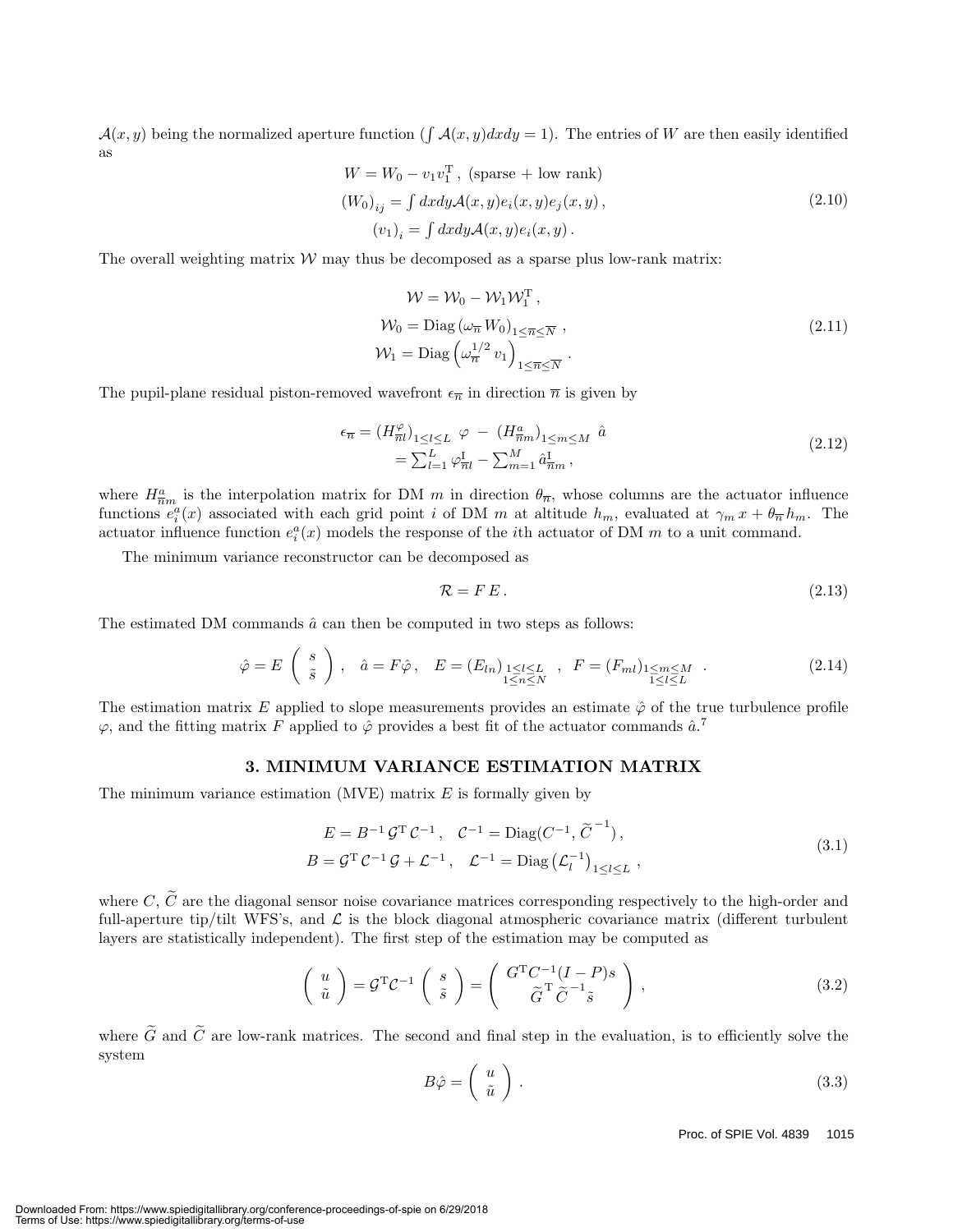To proceed with this computation, we decompose the matrix  $B$  into blocks corresponding to layers:

$$
B = \mathcal{M} - U U^{\mathrm{T}} + V V^{\mathrm{T}},
$$
  
\n
$$
\mathcal{M} = G^{\mathrm{T}} C^{-1} G + \mathcal{L}^{-1}.
$$
\n(3.4)

where U and V are low-rank matrices  $(\text{rank}(U)=2H, \text{rank}(V)={2T})$  with block representation

$$
U = (U_l)_{1 \le l \le L} , U_l = ((G_{hl})^T \mathcal{Q}_h)_{1 \le h \le H} , \mathcal{Q}_h = C_h^{-1} K_h (K_h^T C_h^{-1} K_h)^{-1/2} ,
$$
  

$$
V = (V_l)_{1 \le l \le L} , V_l = ((\tilde{G}_{tl})^T \tilde{C}_t^{-1/2})_{1 \le t \le T} .
$$
 (3.5)

The block decomposition of B then reads

$$
B_{ll'} = \mathcal{M}_{ll'} - \sum_{h=1}^{H} \left( H_{hl}^{\varphi} \right)^{\mathrm{T}} \Gamma_h^{\mathrm{T}} C_h^{-1} P_h \Gamma_h H_{hl'}^{\varphi} + \sum_{t=1}^{T} \left( \widetilde{H}_{tl}^{\varphi} \right)^{\mathrm{T}} \widetilde{\Gamma}_t^{\mathrm{T}} \widetilde{C}_t^{-1} \widetilde{\Gamma}_t \widetilde{H}_{tl'}^{\varphi}.
$$
 (3.6)

#### **3.1. Turbulence Covariance Matrix Approximation**

Assuming that turbulence is stationary (i.e. the autocorrelation function depends only on the position difference between the pairs of positions involved), the atmospheric phase covariance matrix for layer  $l, \mathcal{L}_l$ , is a block Toeplitz with Toeplitz blocks (BTTB) matrix.Unfortunately, there is no simple formula for the inverse of BTTB matrices.Therefore, such matrices are often approximated by block circulant with circulant blocks (BCCB) matrices.This approximation is equivalent to a periodic extension of the phase screen.Consequently, on a finite grid, the BCCB approximation introduces a low-frequency error which will be neglegible provided the computational domain is large compared to the telescope diameter.

The BCCB approximation allows us to easily invert the covariance matrix.Indeed, BCCB matrices are diagonalized by the 2-D discrete Fourier transform (DFT), so we can write

$$
\mathcal{L}_l \simeq \mathcal{F}^{-1} \Lambda_l \mathcal{F},\tag{3.7}
$$

where F is the 2-D DFT matrix. A good approximation to  $\mathcal{L}_l^{-1}$ , which appears in the reconstructor matrix (3.1) is then  $(3.1)$ , is then

$$
\mathcal{L}_l^{-1} \simeq \mathcal{Z}_l \stackrel{\text{def}}{=} \mathcal{F}^{-1} \Lambda_l^{-1} \mathcal{F}.\tag{3.8}
$$

This matrix is also BCCB. The diagonal entries of  $\Lambda$  come from the von Karman spatial power spectral density (PSD) of the atmospheric refractive index fluctuations  $\delta n$ , with the universal  $-11/3$  power law:

$$
\Lambda_l(\kappa) = \langle |\delta n(\kappa)|^2 \rangle = c_l^2 / \left[ |\kappa|^2 + 1/L_0^2 \right]^{11/6} . \tag{3.9}
$$

Since  $\Lambda_l(\kappa)$  is positive,  $\mathcal{Z}_l$  is also symmetric positive definite (SPD). Here  $\kappa$  is the spatial frequency vector (in rads/meter),  $L_0$  is the turbulence outer-scale, and  $c_l$  is a constant defining the strength of layer l. For the case of a Kolmogorov turbulence spectrum,  $L_0 = \infty$ .

 $Z_l$  is a non-sparse full rank matrix. As suggested in Ref.9, this matrix can be approximated by  $S_l^2$ , a scaled the vector Laplacian squared matrix (also known as biharmonic operator) with periodic boundary. Indeed, the discrete Laplacian squared matrix (also known as biharmonic operator) with periodic boundary. Indeed, the discrete Laplacian  $S$  has the Fourier representation

$$
\mathcal{S} = \mathcal{F}^{-1} \text{diag}(\hat{v}) \mathcal{F},
$$
  
\n
$$
\hat{v} = 4 \left[ \sin^2(\pi \kappa_x \Delta x) / \Delta x^2 + \sin^2(\pi \kappa_y \Delta y) / \Delta y^2 \right] \xrightarrow[\Delta x, \Delta y \to 0]{} 4\pi^2 (\kappa_x^2 + \kappa_y^2) = 4\pi^2 |\kappa|^2.
$$
 (3.10)

The advantage of this approximation is that the discrete Laplacian  $S_l = c_l' S$  is sparse, enabling a sparse analog of the estimation matrix. If we adopt this approximation, the blocks of  $M$  in the estimation matrix are giv of the estimation matrix. If we adopt this approximation, the blocks of  $\mathcal M$  in the estimation matrix are given by

$$
\mathcal{M}_{ll'} = \sum_{h=1}^{H} \left( G_{hl} \right)^{\mathrm{T}} C_h^{-1} G_{hl'} + \mathcal{S}_l^2 \delta_{ll'}, \qquad 1 \le l, l' \le L. \tag{3.11}
$$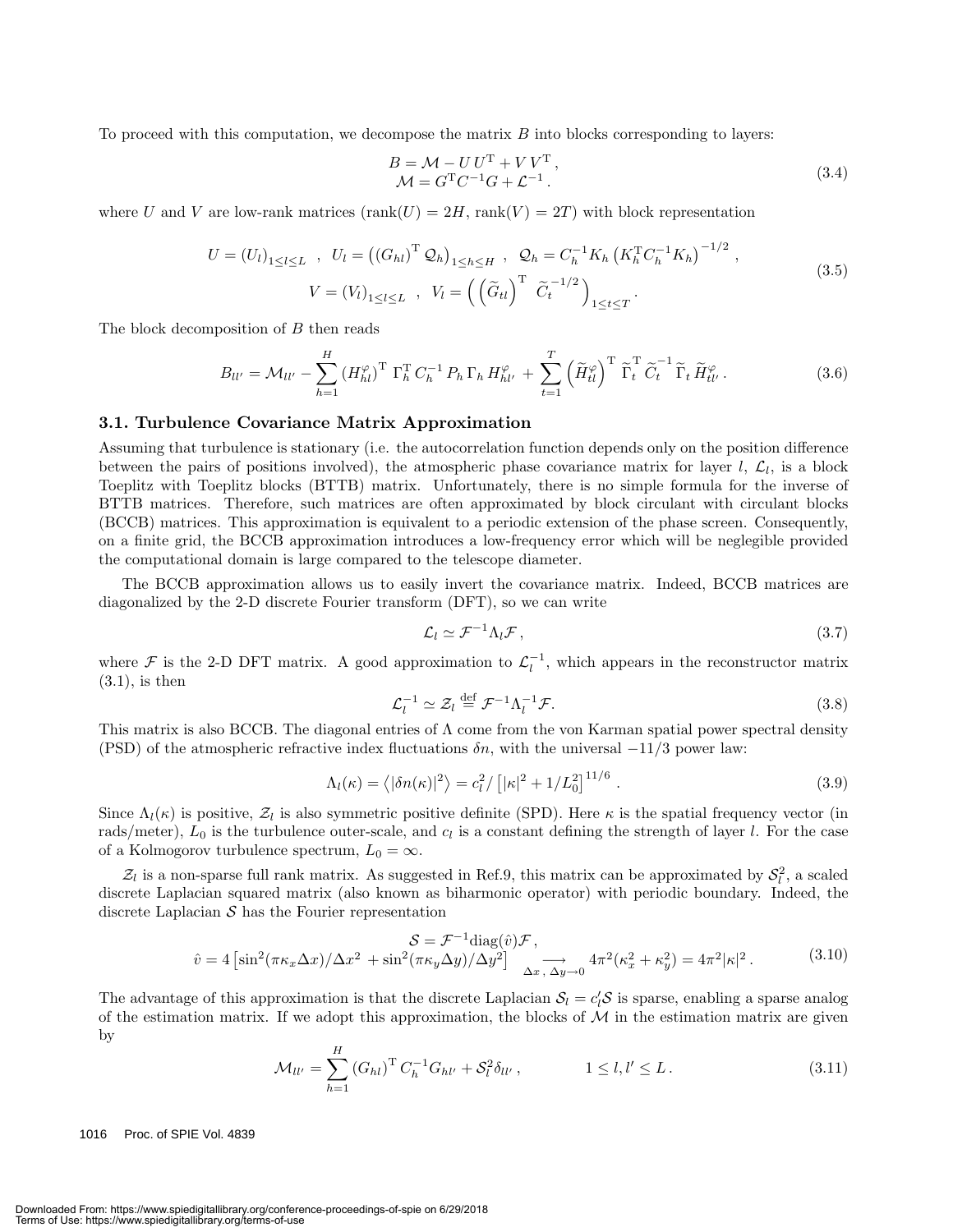#### **4. MINIMUM VARIANCE FITTING MATRIX**

The minimum variance fitting (MVF) matrix is formally given by

$$
F = A^{-1} H^{a^{\mathrm{T}}} W H^{\varphi},
$$
  
\n
$$
A = H^{a^{\mathrm{T}}} W H^{a} + V V^{\mathrm{T}} + \alpha I,
$$
\n(4.1)

where V is a low-rank matrix whose columns are independent vectors from the null space of  $H^{a^T} W H^a$ including for each DM layer, piston and cancelling tip/tilt modes, which have no effect on the piston-removed residual wavefront variance.  $\alpha$  is a positive regularization parameter that must be included for MCAO systems to account for the modes in the null space that are not known a priori. The first step of the fitting part of the reconstructor can be computed easily from the sparse plus low-rank decomposition of the weighting matrix W. To solve the fitting system, we proceed along the same lines as for the estimation part, i.e we decompose A into layered blocks:

$$
A = \mathcal{M} - U U^{T} + V V^{T},
$$
  
\n
$$
\mathcal{M} = H^{a^{T}} \mathcal{W}_{0} H^{a} + \alpha I,
$$
  
\n
$$
U = H^{a^{T}} \mathcal{W}_{1} = (U_{m \overline{n}})_{1 \le m \le M \atop 1 \le \overline{n} \le N}, \quad U_{m \overline{n}} = (H^{a}_{\overline{n} m})^{T} \omega_{\overline{n}}^{1/2} v_{1},
$$
  
\n
$$
V = (V_{m})_{1 \le m \le M},
$$
\n(4.2)

where rank $(V) = 2$  (piston, tip-tilt), rank $(U) = \overline{N}$ . The layered decomposition of A then reads

$$
A_{l\,l'} = \mathcal{M}_{l\,l'} - \sum_{\overline{n}=1}^{\overline{N}} U_{l\,\overline{n}} \left( U_{l'\,\overline{n}} \right)^{\mathrm{T}} + V_l V_{l'}^{\mathrm{T}} = \mathcal{M}_{l\,l'} - \sum_{\overline{n}=1}^{\overline{N}} \left[ \left( H_{\overline{n}\,l}^a \right)^{\mathrm{T}} \omega_{\overline{n}} \, v_1 \right] \left[ v_1^{\mathrm{T}} \, H_{\overline{n}\,l'}^a \right] + V_l V_{l'}^{\mathrm{T}},
$$
\n
$$
\mathcal{M}_{l\,l'} = \sum_{\overline{n}=1}^{\overline{N}} \left( H_{\overline{n}\,l}^a \right)^{\mathrm{T}} \omega_{\overline{n}} \, W_0 H_{\overline{n}\,l'}^a + \alpha I_l \delta_{l\,l'}.
$$
\n
$$
(4.3)
$$

#### **5. MG LAYER-ORIENTED PCG**

From the above discussion, both MVE and MVF matrix systems require the solution of symmetric positive definite (SPD) block matrix systems of generic form

$$
Ax = b,\tag{5.1}
$$

where x is a concatenated vector whose support is either the set of atmospheric or DM layers. In both cases, the matrix A can be represented in the form :

$$
A = \mathcal{M} - U U^{\mathrm{T}} + V V^{\mathrm{T}} = \mathcal{M} - \mathcal{U} V^{\mathrm{T}},
$$
  
\n
$$
\mathcal{U} = (U \ V), \qquad \mathcal{V} = (U \ -V).
$$
\n(5.2)

where U and V are low-rank full matrices. In order to solve  $(5.1)$ , we use the Sherman-Morrison-Woodbury formula to invert low-rank perturbations to a matrix. The formula (also known as matrix inversion lemma) reads:

$$
\left(\mathcal{M} - \mathcal{U}\mathcal{V}^{\mathrm{T}}\right)^{-1} = \mathcal{M}^{-1} + \mathcal{M}^{-1}\mathcal{U}\left(I - \mathcal{V}^{\mathrm{T}}\mathcal{M}^{-1}\mathcal{U}\right)^{-1}\left(\mathcal{M}^{-1}\mathcal{V}\right)^{\mathrm{T}}.
$$
\n(5.3)

Note that rank $(I - V^T M^{-1} U) = \text{rank}(U) + \text{rank}(V)$ . The problem is thus reduced to solving systems involving M. For natural guide star (NGS) MCAO systems, U and V are null matrices for the estimation step. A simplified (non-block) version for the single-layer case has already been solved efficiently at a cost of  $\mathcal{O}(n \log n)$ using a multigrid preconditioned conjugate gradient method.<sup>10</sup> We propose to develop block extensions for the case of multiple layers.

The conjugate gradient  $(CG)$  method<sup>18</sup> is an iterative scheme for solving SPD linear systems  $(5.1)$ . Starting with  $x_0 = 0$ , CG generates polynomial approximates  $x_\nu = P_\nu(A)b$  to  $x^* = A^{-1}b$ . The polynomials  $P_\nu$  are optimal in the sense that they minimize  $||e_{\nu}||_A^2$  where  $e_{\nu} = x_{\nu} - x^*$  and  $||e_{\nu}||_A^2 = e_{\nu}^T A e_{\nu}$ . If A has q distinct eigenvalues, CG is guaranteed to converge to the exact solution  $x^*$  in at most q iterations, and it is "matrix"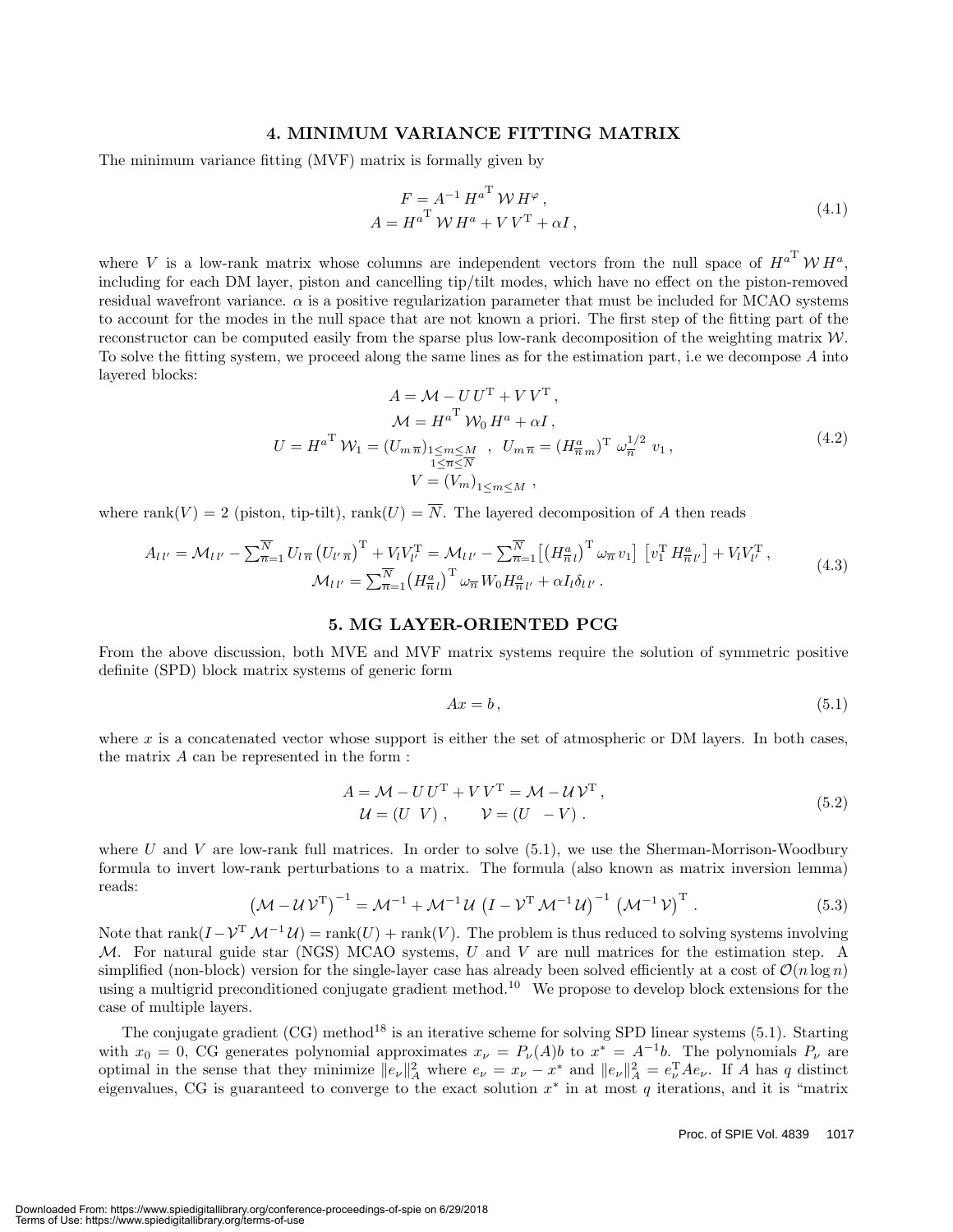free" in the sense that it does not require explicit storage of the matrix A. Each iteration of CG requires one vector-matrix multiply  $z = Av$ . In AO applications, A is very poorly conditioned, and this leads to very slow convergence of CG when applied directly to (5.1). Therefore, the required number of iterations may be unacceptably high. Preconditioning<sup>18</sup> refers to a technique to speed up the convergence of iterative methods. A preconditioner A' is an SPD approximation of A such that  $\text{cond}(A^{r-1}A) \ll \text{cond}(A)$ , i.e.  $A^{r-1}A$  has a more desirable eigenvalue structure (clustering of the eigenvalues and/or low condition number) leading to rapid convergence of CG.The preconditioned conjugate gradient (PCG) algorithm solves the equivalent system

$$
{A'}^{-1}Ax = {A'}^{-1}b.
$$
 (5.4)

Application of the preconditioner requires the computation of vector-matrix multiplies of the form  $u = A^{-1}v$ . The dominant costs of our PCG algorithm are the application of the preconditioner and vector-matrix multiplies involving coefficient matrix  $A^{18}$ . We propose a multigrid algorithm to implement this preconditioning step.

#### **5.1. The Multigrid Preconditioner**

Multigrid (MG) methods<sup>19</sup> are extremely effective for solving strongly elliptic partial differential equations  $(PDE's)$  like the Laplace or biharmonic equations. The estimation matrix  $(3.11)$  falls into this class, and MG has been demonstrated to be very effective to solve  $(5.1)$  for ExAO systems.<sup>10</sup> MG is a multiresolution method.The key idea of a 2-grid scheme is to apply an iterative method (smoother) with fast convergence for high frequencies, project the (low-frequency) error onto a coarser grid (restriction), solve the system on the coarse grid, project back the coarse grid solution error onto the fine grid (interpolation), update the solution on the fine grid and reapply the smoother to get rid of the new high-frequencies introduced. Multigrid methods are a recursive application of the 2-grid idea. To solve  $A'u = v$ , MG requires the following components:

- (i) A nested sequence of grids where  $e_h = A_h^{-1} r_h$  is defined.
- (ii) Restriction and interpolation operators (transpose of each other to preserve symmetry for CG).
- (iii) A smoother: a stationary iterative method (characterized by an iteration matrix) which rapidly damps out high frequencies of the residual at each grid level.

A typical MG V-cycle can be found in Ref.19.

#### **5.2. The layer-oriented Symmetric Gauss-Seidel Smoother**

The recent "layer-oriented" control algorithms for  $MCAO<sup>12–15</sup>$  suggest to use a layer-oriented preconditioner. The layer-oriented approach uses WFS's conjugated to the DM's instead of to the entrance pupil, and an optical scheme to combine the signals from all guide stars. This has the effect of diminishing the cross-coupling of the reconstructor, such that each WFS can control its corresponding DM directly. It is argued that such systems may be less complex and less demanding in terms of computation.

In our computational approach, the first step in the estimation matrix E (i.e  $G<sup>T</sup>C<sup>-1</sup>$ ) numerically combines the measurements from multiple WFS's in the same way as Ragazzoni's optical scheme with pyramid wavefront sensors.Therefore, we propose a layer-oriented (block) symmetric Gauss-Seidel (SGS) iteration as a smoother for MG. The iteration is based on the following partitioning of  $A$ :

$$
A = AD - AL - AU, \t\t(5.5)
$$

where  $A_{\text{D}}$ ,  $A_{\text{L}}$  and  $A_{\text{U}}$  are block matrices assembled from the diagonal, lower and upper blocks of A respectively. The SGS iteration reads

$$
x^{(2k-1)} = (A_{\rm D} + A_{\rm L})^{-1} y^{(2k-2)}, \quad x^{(2k)} = (A_{\rm D} + A_{\rm U})^{-1} y^{(2k-1)},
$$
  
\n
$$
y^{(2k-2)} \stackrel{\text{def}}{=} b - A_{\rm U} x^{(2k-2)}, \quad y^{(2k-1)} \stackrel{\text{def}}{=} b - A_{\rm L} x^{(2k-1)}.
$$
\n(5.6)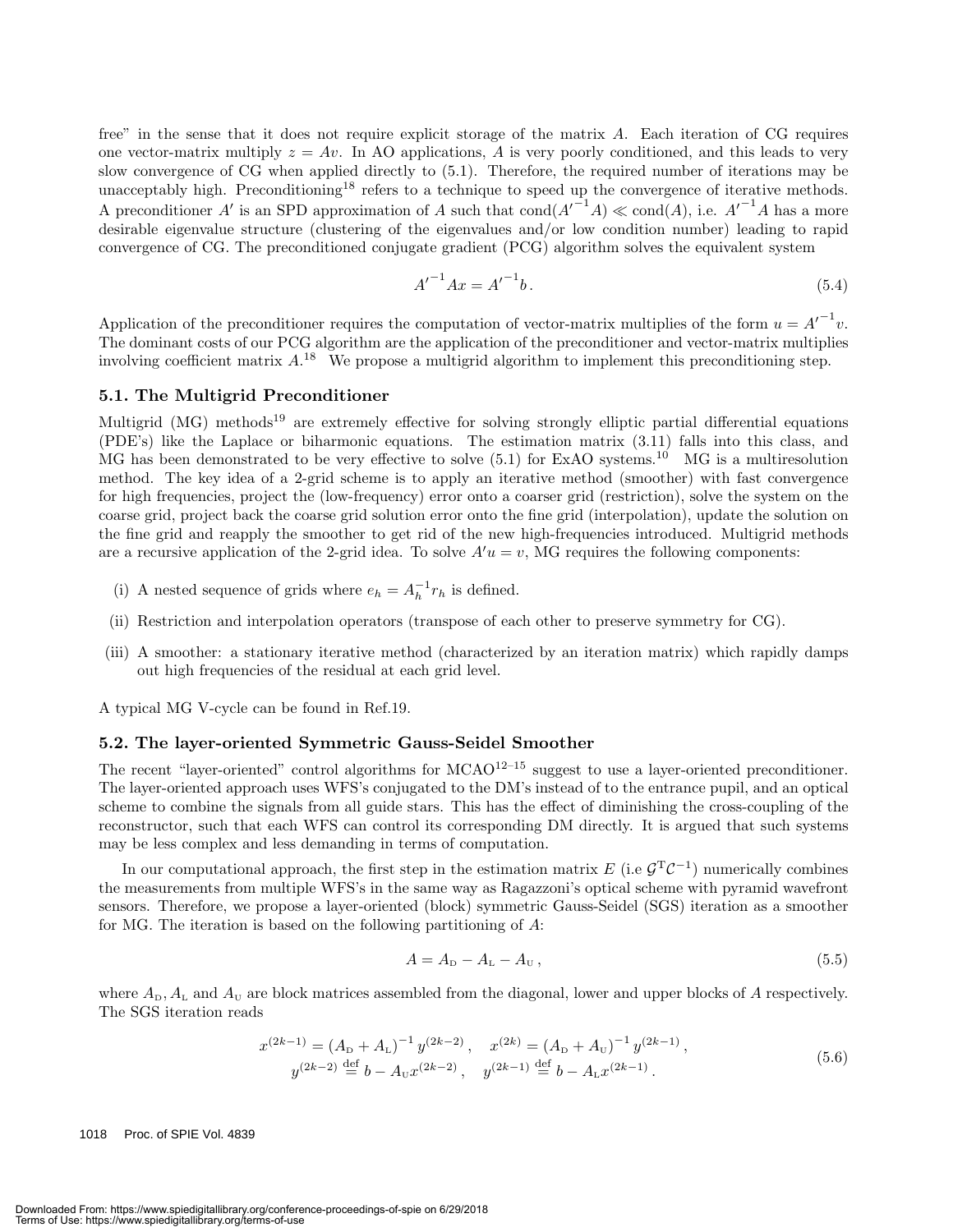For layer  $l \ (1 \leq l \leq L)$ , these read

$$
y_L^{(2k-2)} = b_L^{(2k-2)}, \t y_l^{(2k-2)} = b_l - \sum_{l'=l+1}^L A_{l\,l'} x_{l'}^{(2k-2)},
$$
  

$$
y_1^{(2k-1)} = b_1^{(2k-1)}, \t y_l^{(2k-1)} = b_l - \sum_{l'=1}^{l-1} A_{l\,l'} x_{l'}^{(2k-1)}.
$$
 (5.7)

Note that the iteration preserves cross-coupling between layers and can be implemented using back-substitutions:

$$
x_l^{(2k-1)} = A_{ll}^{-1} \left[ y_l^{(2k-2)} - \sum_{l'=1}^{l-1} A_{ll'} x_{l'}^{(2k-1)} \right],
$$
  
\n
$$
x_l^{(2k)} = A_{ll}^{-1} \left[ y_l^{(2k-1)} - \sum_{l'=l+1}^{L} A_{ll'} x_{l'}^{(2k)} \right],
$$
\n(5.8)

which requires inversion of only diagonal blocks

$$
A_{ll} = \mathcal{M}_{ll} - U_l U_l^{\mathrm{T}} + V_l V_l^{\mathrm{T}}, \quad 1 \le l \le L. \tag{5.9}
$$

This is done again using the matrix inversion lemma (5.3) implemented with Cholesky factorizations of the diagonal blocks  $\mathcal{M}_l$  (complete or incomplete) with much less fill-in than factorization of the full matrix M since off-diagonal blocks have been eliminated.The computational cost and storage of the Cholesky factorizations scale as the number of layers times 3/2 power of the number of grid points per layer.

#### **6. FITTING STEP**

The basic approach for the fitting step is incomplete Cholesky-preconditioned CG.<sup>18</sup> The incomplete Cholesky factorization is applied to the sparse component  $M$  of the fitting matrix, producing an approximate factorization which has the same sparsity pattern as the upper triangular part of  $M$ . Both storage and cost per CG iteration for this step scale as  $\mathcal{O}(n)$ . Fast convergence (see Fig.5) implies overall cost of fitting is  $\mathcal{O}(n)$ .

#### **7. NUMERICAL SIMULATION RESULTS**

We have arrived at a general framework for minimum variance reconstructors, with a variety of options for special cases.The basic approach for the estimation step is the multigrid-preconditioned CG with a layer-oriented (block) SGS smoothing.Using a sparse representation for the turbulence inverse covariance matrix, diagonal blocks of the SGS smoother can be inverted using a symmetric approximate minimum degree (SYMAMD) permutation<sup>20</sup> prior to Cholesky factorization to avoid fill-in. For the fitting step, the basic approach is incomplete Cholesky-preconditioned CG.<sup>18</sup> Low rank perturbations for LGS and tip-tilt NGS measurements are easily accounted for using the matrix inversion lemma.Exact representation of the turbulence statistics requires an inner iterative solver like multigrid to invert the diagonal blocks  $\mathcal{M}_{ij}$ , which greatly increases the overall computational cost.

Figure 4 shows typical convergence results for the estimation step for telescope diameters equal to 32m, 16m and 8m.We consider the following 6-layer atmospheric profile obtained using generalized SCIDAR measurements at Cerro Pachon, Chile:

| Laver           |                             |      |       |       |       |
|-----------------|-----------------------------|------|-------|-------|-------|
| Altitude $(m)$  | 2580                        | 5160 | 7730  | 12890 | 15460 |
| Relative weight | $0.652$   $0.172$   $0.055$ |      | 0.025 | 0.074 | 0.022 |

The MCAO system under consideration has  $N = 5$  NGS's at the edges and center of a FoV of diameter 100 arcsec. We are considering an array of  $5 \times 5$  observation directions partioning the FoV. The weights  $\omega_{\overline{n}}$  of the weighting matrix W in (2.8) have been chosen each equal to  $1/\overline{N} = 1/25$ . Our WFS sampling is at half phase screen resolution. The estimation error norm averaged over the FoV has been computed as

$$
\|\epsilon_{\text{est}}\|^2 \stackrel{\text{def}}{=} \epsilon_{\text{est}}^{\text{T}} \mathcal{W}\epsilon_{\text{est}} / (H^{\varphi}\varphi)^{\text{T}} \mathcal{W}(H^{\varphi}\varphi),
$$
  

$$
\epsilon_{\text{est}} = H^{\varphi}(\hat{\varphi} - \varphi).
$$
 (7.1)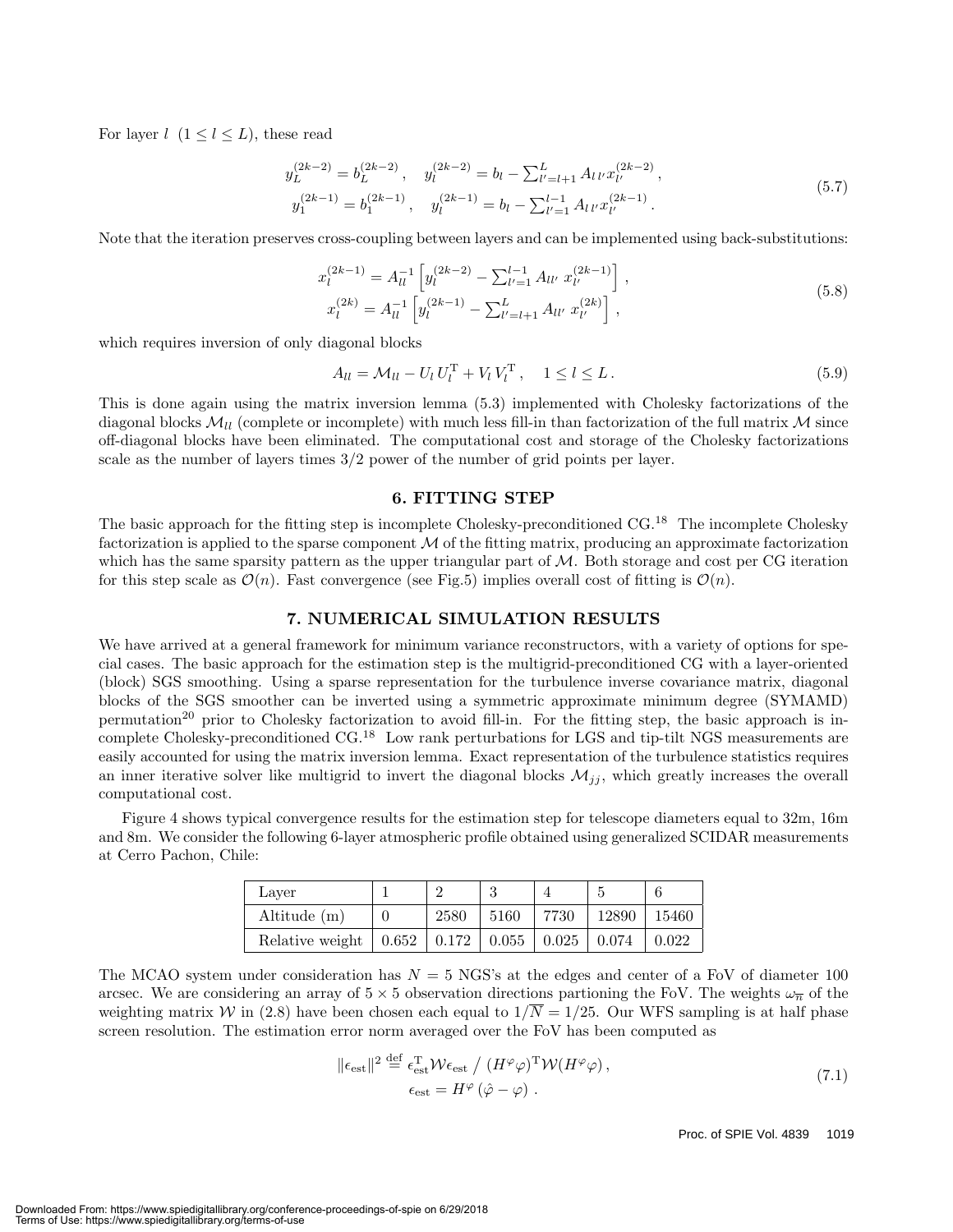Comparison with direct matrix inversion has been made using the following error metric:

$$
\|\epsilon_{\text{ex}}\|^2 \stackrel{\text{def}}{=} \epsilon_{\text{ex}}^{\text{T}} \mathcal{W}\epsilon_{\text{ex}} / (H^{\varphi}\hat{\varphi}_{\text{ex}})^{\text{T}} \mathcal{W}(H^{\varphi}\hat{\varphi}_{\text{ex}}),
$$
  

$$
\epsilon_{\text{ex}} = H^{\varphi}\left(\hat{\varphi} - \hat{\varphi}_{\text{ex}}\right).
$$
 (7.2)

Finally, the rms estimation error averaged over the Fov displayed in the lower right panel of Figure 4 has been computed as

$$
\xi_{\text{est}} = \left(\sum_{\overline{n}=1}^{\overline{N}} \omega_{\overline{n}} \left(H^{\varphi}\hat{\varphi} - H^{\varphi}\varphi\right)_{\overline{n}}^{2} / \sum_{\overline{n}=1}^{\overline{N}} \omega_{\overline{n}} \left\| \left(H^{\varphi}\varphi\right)_{\overline{n}}\right\|^{2} \right)^{1/2},\tag{7.3}
$$
\nwhere component-wise operation has to be understood for the square appearing in the numerator and the overall

square root. We used 1 V-cycle/CG iteration and 1 SGS iteration/grid level.  $r_0$  is equal to 25cm and the phase screens resolution is  $\Delta x = r_0$ . We used phase screens twice the size of the telescope diameter D, i.e. 256 × 256,  $128 \times 128$ , and  $64 \times 64$  for the  $D=32$ m, 16m, and 8m cases respectively. The table below summarizes the number of grid points/phase screen, subapertures/WFS and actuators/DM for the different cases considered:

| (m) | $\#grid$ points/phase screen | #subapertures/WFS | $\# \text{actuators} / \text{DM}$ |
|-----|------------------------------|-------------------|-----------------------------------|
|     | $64 \times 64$               | 220               | 276                               |
| 16  | $128 \times 128$             | 832               | 932                               |
| 32  | $256 \times 256$             | 3208              | 3408                              |

Figure 5 compares convergence results for the fitting step as the number of DM's varies from 1 to 3. In the 3-DM configuration, DM's are conjugated to 0m, 5160m, and 10320m; in the 2-DM case, conjugation altitudes are 0m and 2580m; in the single-DM case, conjugation altitude is 0m.All DM's are at half the phase screens resolution.The lower right pannel of Figure 5 diplays the residual error after 2 CG fitting iterations for the 3-DM configuration as a function of CG estimation iterations.



**Figure 4.** Minimum variance estimation for the Cerro-Pachon 6-layer profile, telescopes diameters equal to 32m, 16m and 8m. 5 WFSs' using 5 NGS's at the edges and center of a FoV of diameter 100 arcsec, 1 V-cycle/CG iteration, 1 SGS iteration/grid level, SNR = 20,  $r_0 = 25$  cm,  $\Delta x = r_0$ .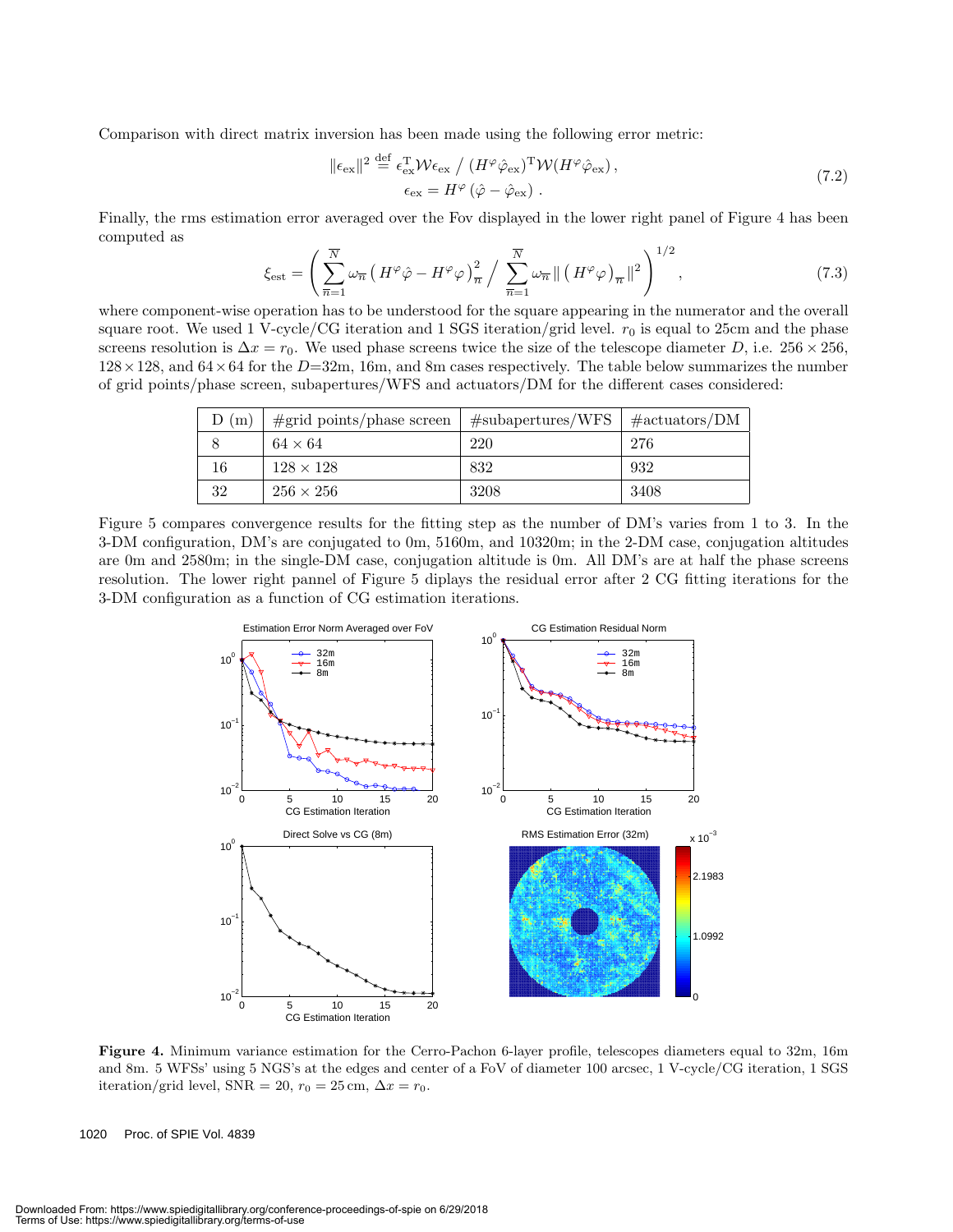

**Figure 5.** Minimum variance fitting for the same system as in Fig.4 with 3 different DM configurations. 20 CG estimation iterations were taken before starting the fitting step. Averaging over an array of  $5 \times 5$  observation directions partitioning a FoV of diameter 100 arcsec. Incomplete Cholesky preconditioning, regularization parameter  $\alpha = 10^{-5}$ , SNR = 20,  $r_0 = 25$  cm,  $\Delta x = r_0$ .

#### **8. CONCLUSIONS**

We have developed efficient layer-oriented multigrid wavefront reconstruction algorithms for open-loop multiconjugate adaptive optics systems on 32m, 16m and 8m telescopes.For the estimation step, the basic approach is the conjugate gradient method with a multigrid preconditioner to speed up convergence, and a layer-oriented (block) symmetric Gauss-Seidel smoother. Using a sparse representation for the turbulence inverse covariance matrix, diagonal blocks of the SGS smoother can be inverted using a symmetric approximate minimum degree (SYMAMD) permutation prior to Cholesky factorization to avoid fill-in. For the fitting step, the basic approach is incomplete Cholesky-preconditioned CG.Low rank perturbations for LGS and tip-tilt NGS measurements are easily accounted for using the matrix inversion lemma.

#### **ACKNOWLEDGMENTS**

We acknowledge the support of the US Air Force Office of Scientific Research and the Gemini Observatory, which is operated by the Association of Universities for Research in Astronomy, Inc., under a cooperative agreement with the NSF on behalf of the Gemini Partnership: the National Science Foundation (United States), the Particle Physics and Astronomy Research Council (United Kingdom), the National Research Council (Canada), CONICYT (Chile), the Australian Research Council (Australia), CNPq (Brazil), and CONICET (Argentina).

#### **REFERENCES**

- 1. M.C.Roggemann and B.Welsh, *Imaging through turbulence*, CRC Press, 1996.
- 2.J.W.Hardy, *Adaptive Optics for Astronomical Telescopes*, Oxford University Press, 1998.
- 3.F.J.Roddier, *Adaptive Optics for Astronomy*, Cambridge University Press, 1999.